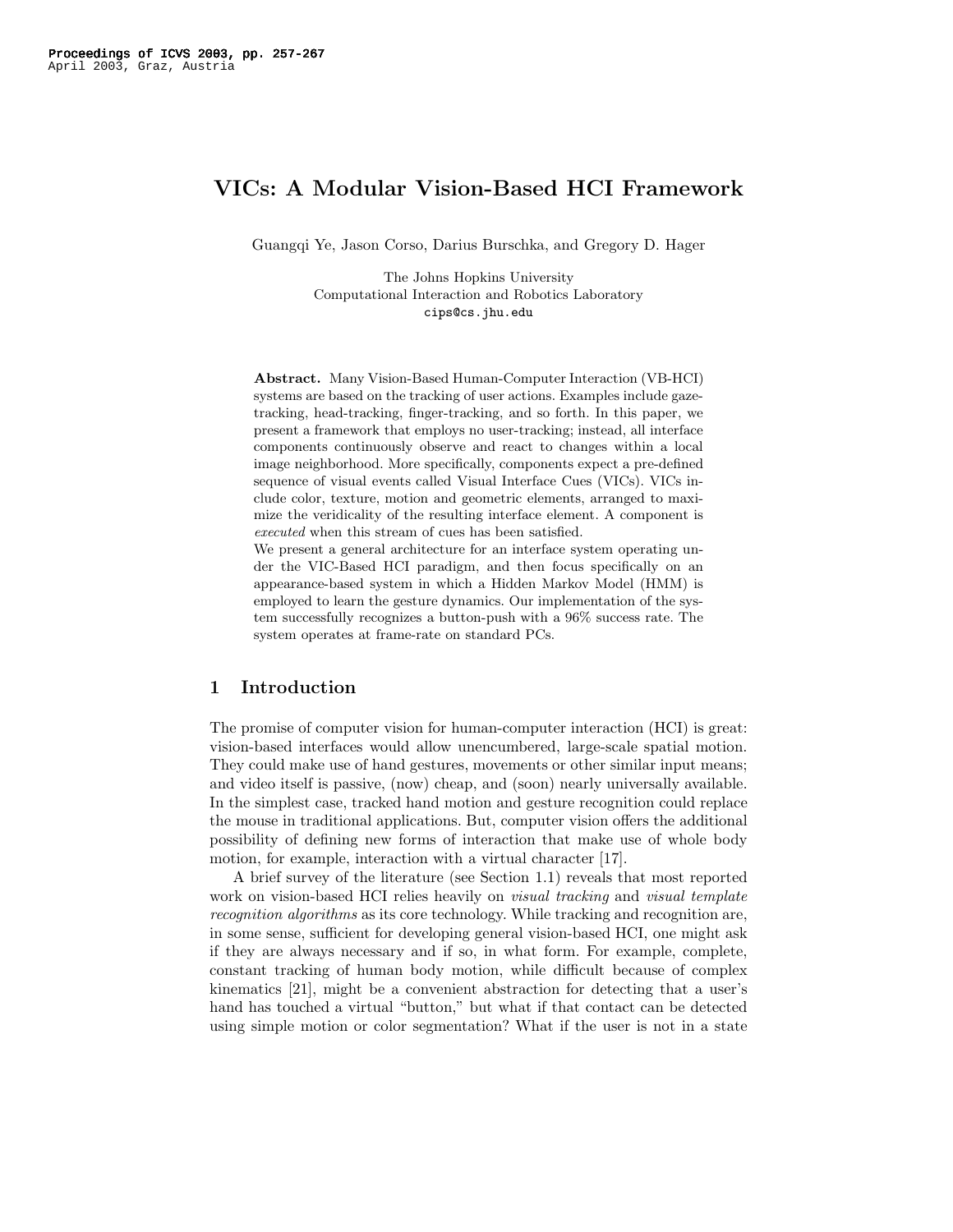where he or she is interacting at all? Clearly, we don't want to perform these operations except when needed, and then hopefully within a context that renders them reliable.

#### 1.1 Related Work

The Pfinder system [29] and related applications [17] is a commonly cited example of a vision-based interface. Pfinder uses a statistically-based segmentation technique to detect and track a human user as a set of connected "blobs." A variety of filtering and estimation algorithms use the information from these blobs to produce a running state estimate of body configuration and motion [28]. Most applications make use of body motion estimates to animate a character or allow a user to interact with virtual objects.

More broadly, from the point of view of vision, there has been a great deal of interest in tracking of human body motion, faces, facial expression, and gesture, e.g.  $[2,10,23,5,30,8,3,19,16,7,4]$ , with the general goal of supporting humancomputer interaction.

From the HCI perspective, there have also been a wide class of "demonstration systems" that make use of vision as their input. The ZombiBoard [18] and BrightBoard [24] are examples of extensions of classical 2-D "point-and-click" style user interfaces to desktop/blackboard style interactions. They allow, for example, the selection, capture, or manipulation of items viewed by a video camera on a whiteboard or desktop. Input is usually via special written tokens; vision processing is based on simple background subtraction or thresholding followed by binary image processing, much as with Pfinder. More extensive proposals for mixing virtual and physical documents on the desktop include work on the Digital Desk [27] and on the "office of the future" [20]. A good example of a gesture-based interface is GestureVR [23].

It is clear that general-purpose vision tools for HCI is a nascent technology – systems are quite limited in scope, slow, or lack flexibility and robustness. In our work, we present a general architecture for an interface system operating under the VIC-Based HCI paradigm (Section 2). To the best of our knowledge, it is the first proposed general-purpose framework for vision-based HCI. We then focus on an appearance-based system using a Hidden Markov Model to learn user-input dynamics. This system operates under the VIC paradigm.

## 2 The VIC Paradigm

#### 2.1 Modeling Interaction

Current interface technology, Windows-Icons-Menus-Pointers (WIMP) [26], is modeled with a simple state-machine (Figure 1). The dominant interface component in these third-generation interfaces is the icon. Typically, these icons have one pre-defined action associated with them that is triggered upon a mouse click.

We extend the functionality of a traditional icon by increasing its number of associated actions that can be triggered by the user. For standard WIMP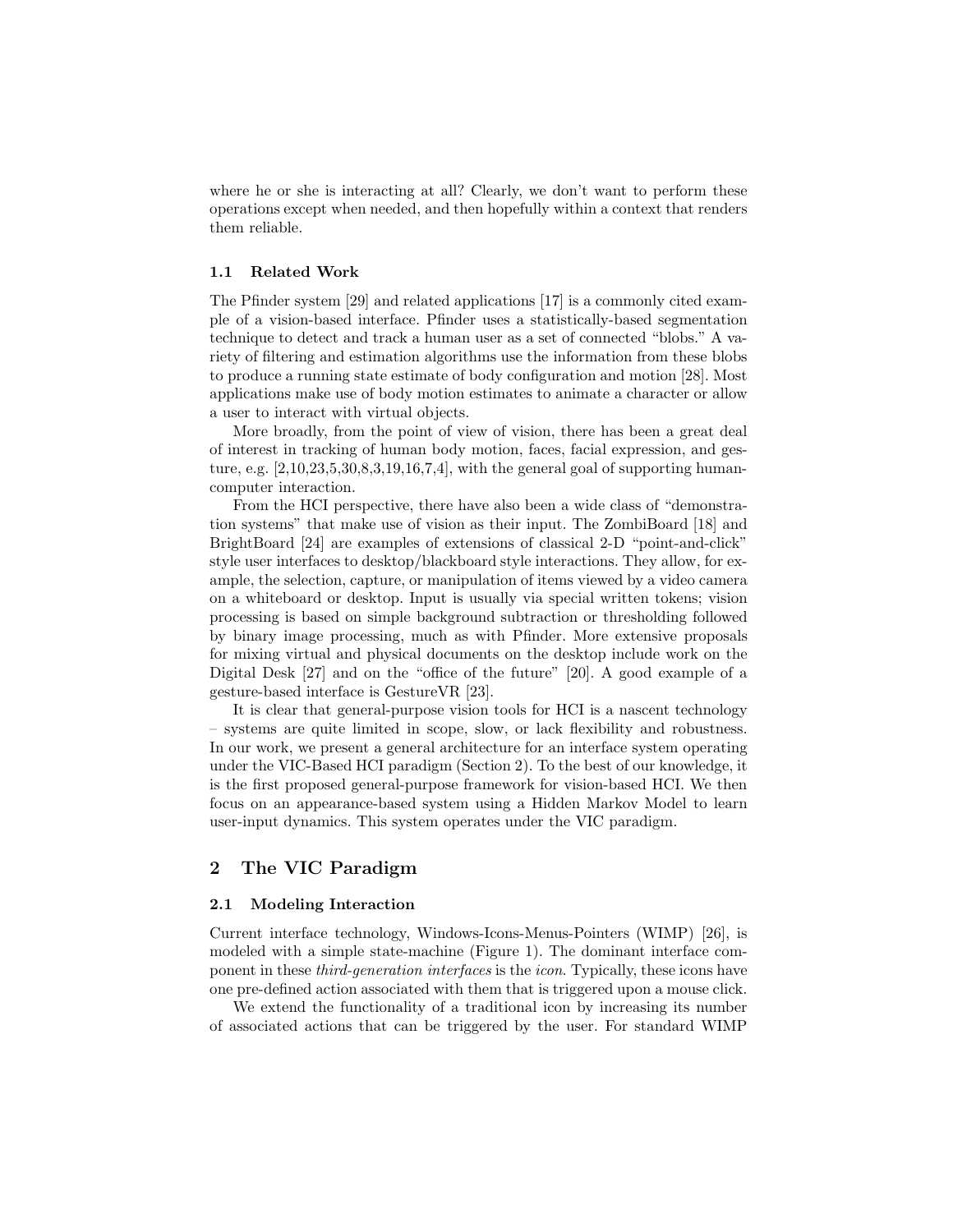

Fig. 1. The icon state model for a WIMP interface.

interfaces the size of this set is 1: point-and-click. For *super*-WIMP<sup>1</sup> interfaces, the size of this set is larger, but still relatively small; it is limited by the coarse nature of mouse input. Our vision-based extension greatly increases the set of possible user inputs. To allow for such an extension, the notion of the icon must change: we define a VIC-based interface component (VICon) to be composed of three parts. First, it contains a visual processing engine. This engine is the core of the VICon as it replaces the current point-and-click nature of third-generation interfaces. Second, it has the ability to display itself to the user, and lastly, it has some application specific functionality.

As mentioned earlier in Section 1, the VICon does not rely on tracking algorithms to monitor the user and detect actions. Instead, the VICon watches a region-of-interest (ROI) in the video stream and waits for recognizable userinput. For instance, if we model a simple push-button, the VICon might watch for something that resembles a human-finger in its ROI.

The obvious approach to detect user interaction is one of template-matching in which the VICon is aware of a set of possible gestures and uses image processing techniques to analyze the ROI in every frame of video. However, in practice, such a method is prone to false-positives by spurious template matches. Also, a template matching approach, alone, is potentially wasteful because it is more expensive than other simpler tasks like motion detection and color segmentation that may easily indicate a negative match.

If one observes the sequence of cues that precede a button-push, for instance, one notices that there are distinct stages preceding the actual button push: motion, color-blob, rough edges. This sequence of cues, ordered from simple to complex, can be used to facilitate efficient, accurate user-input detection. Define a selector to be a vision component that computes some measure on a local region of an image, and returns either nothing, indicating the absence of a cue or feature, or values describing a detected feature [11]. For example, a motion selector might return nothing if there is no apparent image motion or a description of the size and magnitude of a region of detected motion. Thus, at

 $1$  We call a *super*-WIMP interface any interface that extends the traditional functionality of the mouse to include multi-button input or mouse-gesture input. One such example is the SKETCH framework [31].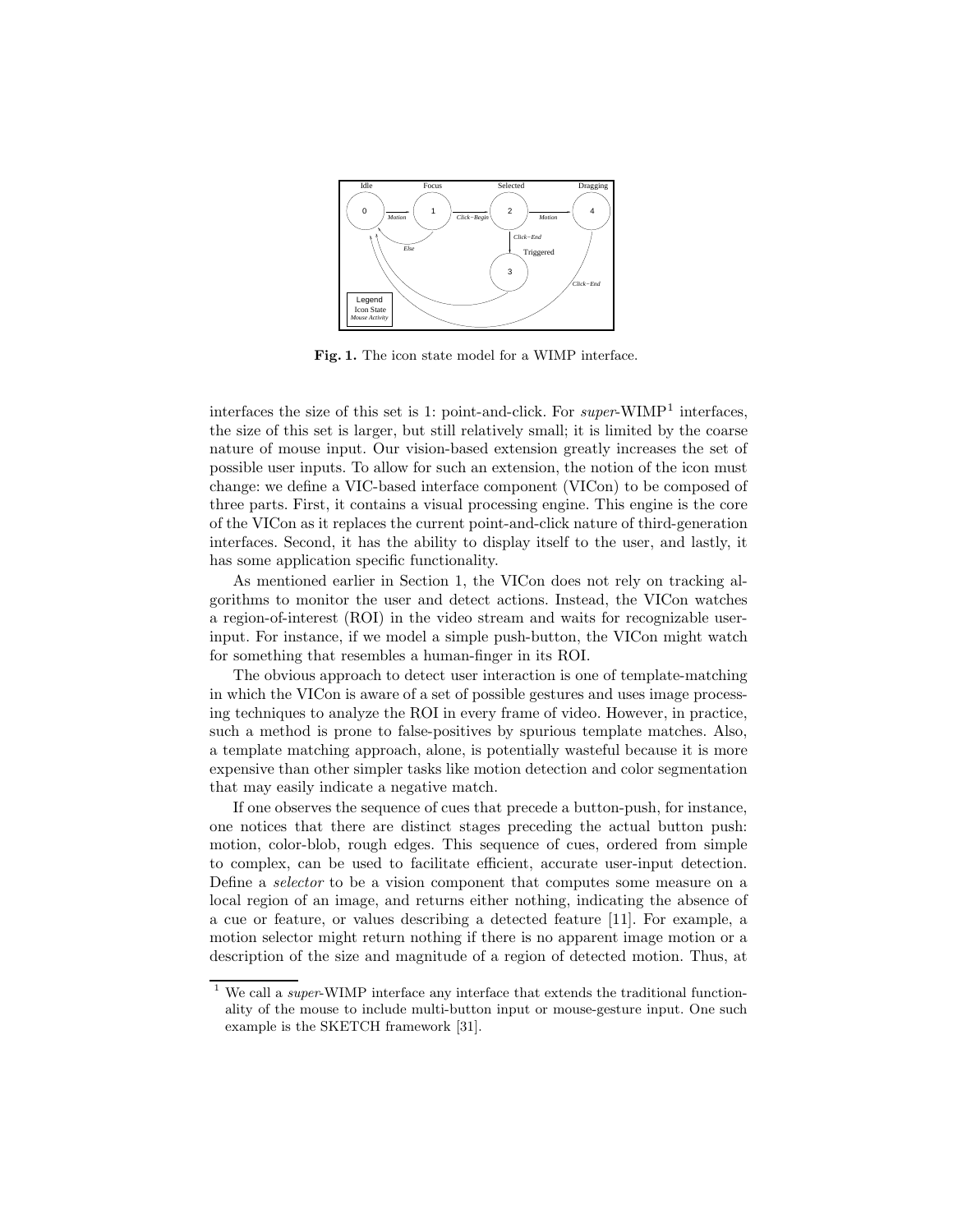its core, the visual processing engine of the VICon is a sequence of selectors: we call it a visual interaction cue parser or just a parser.



Fig. 2. The state model for a VIC-based interface component.

Formally, we define a visual interaction cue parser (Figure 2). It is a component with the following structure:

- 1 A finite set of discrete states  $s_1, s_2, ... s_n$ .
- 2 A distinguished initial state  $s_1$ .
- 3 Associated with each state  $s_i$ , a function  $f_i$  on the incoming input stream that defines a continuous state variable  $x$ .
- 4 For each state  $s_i$ , a set of transition rules that associates an event  $e_{i,j}$ ,  $j =$  $1...m \leq n$  (informally, the output of a selector) with either a state of higher index, or  $s_1$ . By convention, the first transition event to fire defines the transition for that state.

We return to the example of a button push from above. Using a parser, we create a possible sequence of selectors:  $(1)$  a simple motion selector,  $(2)$  a coarse color and motion selector, (3) a selector for color and cessation of motion, and (4) gesture recognition. It is easy to see that processing under this framework is efficient because of the selector ordering from simple to complex wherein parsing halts as soon as one selector in the sequence is not satisfied. More powerful and sophisticated parsing models are plausible under this paradigm: an example showing the use of a Hidden Markov Model is presented in Section 3.

The intent of the framework is that a parser will not only accept certain input, but might return other relevant information: location, duration. The key factor differentiating the VIC paradigm from traditional interface components is that there may be multiple exit cases for a given VICon determined by different streams through the parser each triggering a different event. The lexicon of possible triggers is an order of magnitude larger than WIMP and super-WIMP interfaces.

### 2.2 Interaction Modes

The notion of a VIC-based interface is broad and extensible to varying application domains. In this section we enumerate the set of interaction modes in which a VICon may be used.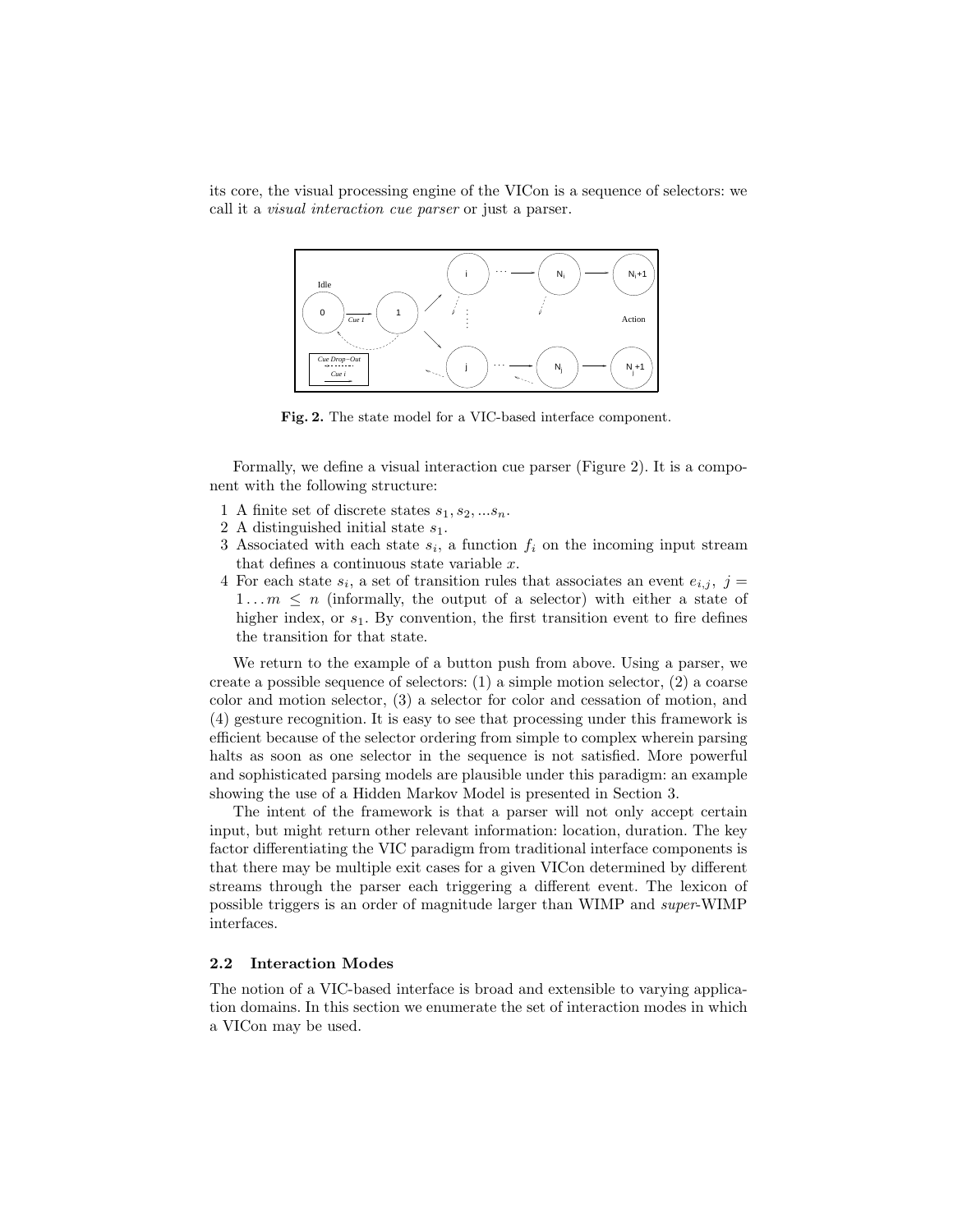- 1. 2D-2D Projection Here, one camera is pointed at a workspace, e.g. tabletop. One or many projectors are used to project interface components onto this surface while the video-stream is processed under the VIC paradigm. This mode has been proposed in [32]. We feel incorporating VIC-based interface components will increase is effectiveness and broaden the domain of applications.
- 2. 2D-2D Mirror In this mode of interaction, one camera is aimed directly at the user and the image stream is displayed in the background of the userinterface for the user. Interface components are then composited into the video stream and presented to the user. This interface mode could also be used in a projection style display to allow for a group to collaborate in the shared space.
- 3. 3D-2D Projection This mode is similar to the first (2D-2D Projection) except that 2 or more cameras will be aimed at the workspace and the set of possible selectors is increased to include more robust 3d geometry.
- 4. 2.5D Augmented Reality Both video-see-through and optical-see-through augmented reality are possible if the user(s) wear stereo head-mounted displays (HMD) [1]. With stereo cameras mounted atop the HMD, knowledge of a governing surface can be extracted from the view, e.g. planar surface [6]. All VICons can then be defined to rest on this governing surface and interaction is defined with respect to this surface. One possible application is a piano where each key is a separate VICon.
- 5. 3D Augmented Reality In this case, we remove the constraint that the interface is tied to one governing surface and allow the VICons to be fully 3D. An example application would be a motor-function training program for young-children in which they would have to organize a set of blocks whose shapes and colors differ according to some rubric.

### 2.3 Prior State of the Art in VIC Technology

In this section we show a small set of example interfaces built under the VIC paradigm: interaction through a stream of local-based selectors. First, we show a simple button-based VICon in a calculator setting (Figure 3-left). In this case, the VICon used a motion-based cue, a color-segmentation cue, and enforced that the color remain present for a static time-interval. Next, we show multiple triggers based on user-input (Figure 3-middle). Here, the user can select the ball, drag it, and release. The parser incorporates a simple-gesture recognition stage; it's state-model follows Figure 2. As mentioned earlier, motion and dynamics can be added to the VICons. Figure 3-right shows a  $Breakout^{TM}$  like program where the ball is a VICon. During play, the ball, the VICon, travels through the workspace. The user attempts to prevent the ball from falling through the bottom of the workspace while deflecting it toward the colored bricks at the top of the workspace; notice the VICon is not anchored.

The previous three VIC-based interface examples employ the 2D-2D Mirror mode of operation. Our current focus is the 2.5D Augmented Reality mode of operation. We have developed a set of fast surface recovery techniques [6]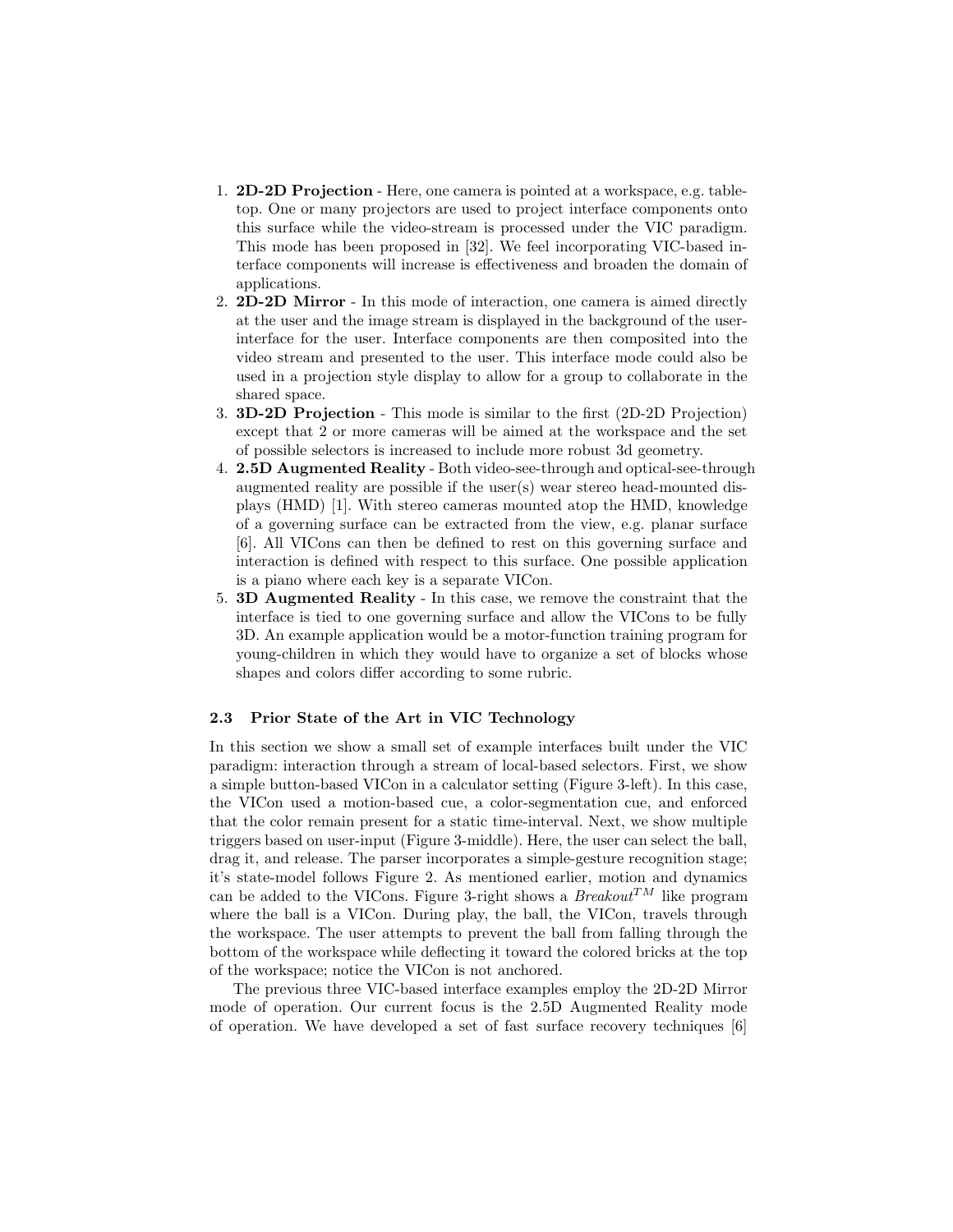

Fig. 3. (left) A VIC-based calculator using a motion-color parser. (middle) Gesturebased demonstration of multiple interaction triggers for a single VICon. (right) VIC-Based 2D-2D mirror mode interface for a  $Breakout^{TM}$  style game.

allowing us to anchor the interface to a planar surface. In the next section, we present an extension of the parsers presented above through the incorporation of background-foreground modeling and stochastic parsing.

# 3 Focus: A Stochastic VICon via HMM

We designed and implemented a real-time VICs-based interaction system to identify a button-pushing action. This module can be easily incorporated into a larger system that allows the user to interact with the computer through gesture and finger movement. We use a static camera to supervise a virtual button, which is represented by a graphical icon. The user is expected to move his finger toward the button and stay on the button for a short period of time to trigger it. The system will decide whether the user has triggered the button. Thus, fast and robust foreground segmentation and action recognition are two key elements of our system.

### 3.1 Background Modeling and Image Segmentation Based on Hue Histogram

Background subtraction, gray-scale background modeling [12], color appearance modeling [25], color histogram [15] and combining of multiple cues [22] are among the most widely used methods to model the background and perform foreground segmentation. We propose to use a hue histogram for two reasons: speed and relative color invariance. This scheme employs a very fast on-line learning process, which is an advantage for this specific application since the area surrounding the button may change between sessions. Furthermore, hue is a good color invariant model that is relatively invariable to translation and rotation about the viewing axis, and changes slowly under change of angle of view, scale and occlusion [9].

We assume that the background is static for a given session. We split the background image into an array of equal-sized sub-images. For each sub-image, we build a hue histogram to model it. We process the foreground image in a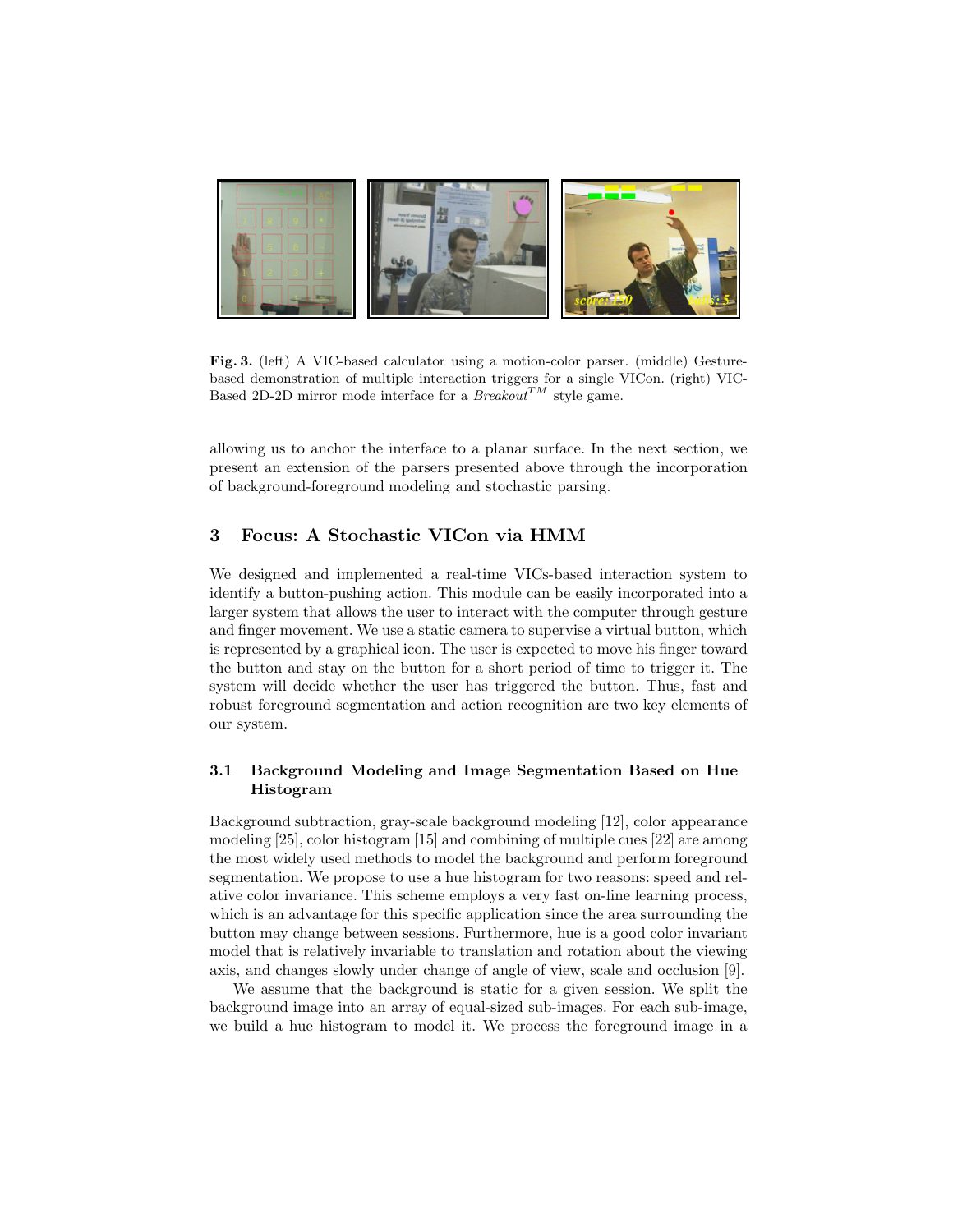similar way and perform pairwise histogram matching between background and foreground image histograms. Here, we employ histogram intersection [25] as the comparison criterion.

$$
H(I, M) = \frac{\sum_{j=1}^{n} \min(I_j, M_j)}{\sum_{j=1}^{n} M_j}
$$
\n(1)

Here I and M refer to model and measure histogram respectively. If the matching value is below the threshold, which is determined empirically, the corresponding image region is classified as foreground; otherwise, it is background. Our experiments show that combining hue color model and histogram intersection can achieve relative invariance to illumination changes and obtain good segmentation results. After employing a median filter on this binary image to reduce possible noise, we perform the segmentation on the original image according to the identity of each region. Figure 1 shows an example.



Fig. 4. An example of background image, unsegmented image and segmentation result. The leftmost image is the background. The second image shows when the hand has entered the scene. The final segmentation result is shown in the third image. The last image demonstrates our feature space definition.

#### 3.2 HMM-based Human Activity Recognition

In our experiment, we employ a simple HMM [13] [14] to train and recognize the button-pushing action. The basic idea is to define a finite feature space onto which the image is mapped. Then based on captured training image sequences, we can construct HMMs for each class of actions and train them using the Baum-Welch[14] algorithm. The probability that each HMM generates the given feature sequence is the criterion of recognition.

We propose a computationally efficient and robust feature extraction scheme. This feature indicates the direction and distance of the finger from the center of the button. In principle, we split the contiguous region of the button into a 5 by 5 grid. According to the segmentation result, we can tell whether a certain cell is foreground or background. By comparing the number of cells touched by the hand in each direction, we know from which direction the hand is coming. It's also easy to tell the distance of the finger to the button by checking the nearest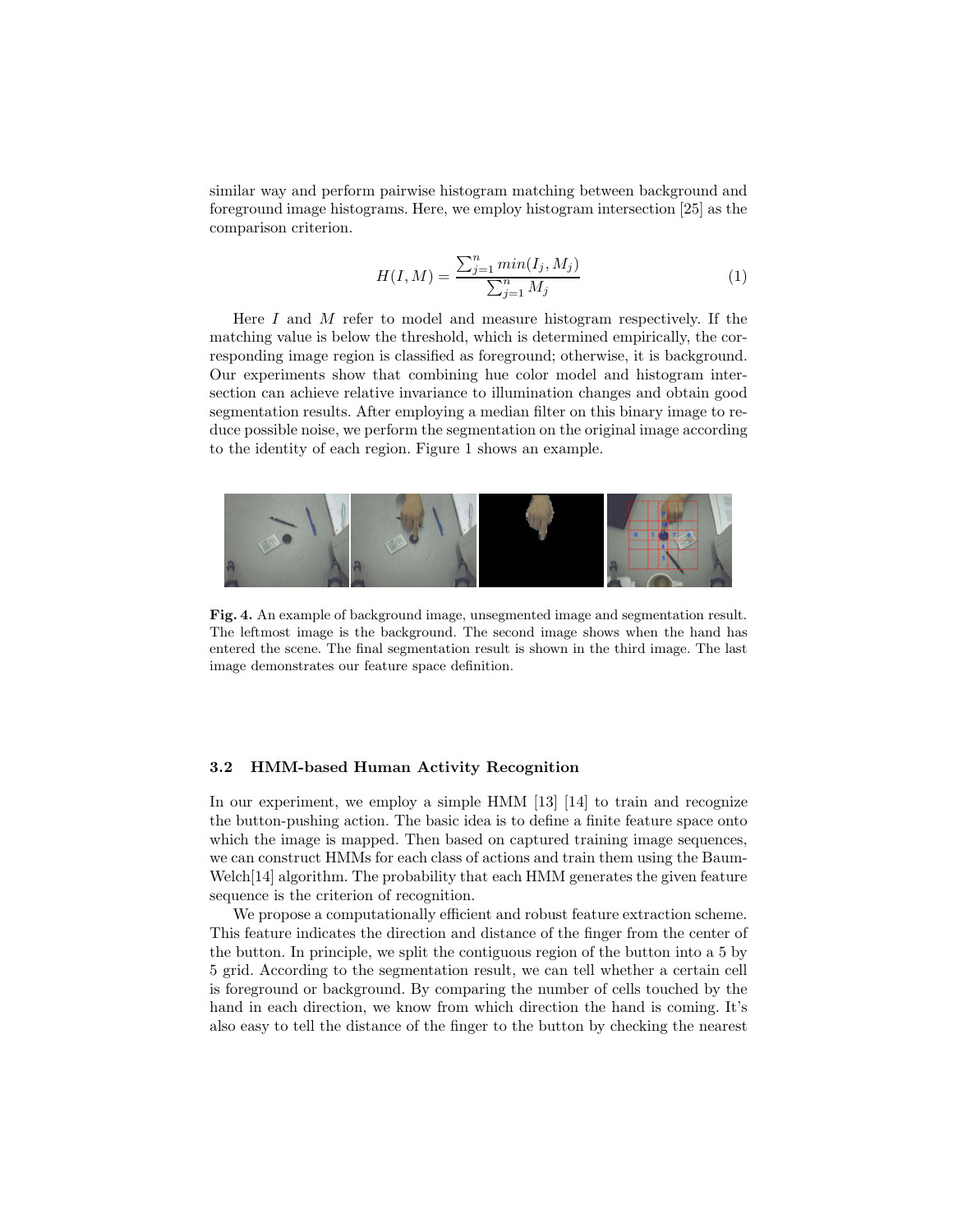cell covered by the hand. Combination of all possible direction and distance forms our feature space.

For each feature state, we define a basic HMM to represent it. And for each of the four classes of actions (i.e., pushing from up, down, left and right, respectively), we will find a representative sequence. Based on this standard sequence, we build the HMM for this class by concatenating, with null transitions, all the basic HMMs corresponding to each symbol in the sequence.

Since it is difficult to capture all possible patterns of non-pushing actions, we use a threshold on the highest possibility of the classes to perform rejection. However, the duration of the action may vary significantly and thus the possibilities that each class generates such a sequence, even though the action pattern is still the same. To overcome this time variation, we perform sequence aligning in training and recognition. That is, we choose a fixed length, for example, 20 frames, to be the standard duration. For any sequence longer than this, we resample the sequence to get a new sequence with standard length. We will discard those sequences that are shorter than standard length.

# 4 Experiment Results

In our current experiment, we use a color camera with image size of  $640 \times 480$ as the imaging sensor. The system can achieve a frame rate of about 10 fps on a Pentium III PC. If we reduce the resolution to  $320 \times 240$ , the system can run at over 20 fps.

#### 4.1 Background Modeling and Segmentation Result

To test our segmentation scheme, we captured image pairs of the background and foreground. By comparing the segmentation result and the ground-truth classification image, which is generated by manually marking the foreground part of the scene, we are able to evaluate this algorithm. We captured more than 20 pairs of background/foreground images with different background scenes and carried out the experiment on these images. The test set also includes 6 pairs of images that undergo illumination changes. As a result, the average correct ratio is 98.16%, with average false positive ratio of 1.55% and false negative ratio of 0.29%.

We also compare the segmentation result with different sub-window size and with different number of bins of the hue histogram. The result shows that histograms with at least 8 bins perform better than those with less, while increasing the bins to 16 or more does not bring any performance enhancement. Figure 5 shows the relationship between segmentation result and size of sub-images. It can be seen that for a histogram with only 4 bins, the more samples, the better the result. While with 8 bins, the correct ratio and false positive doesn't change much. For both cases, false negative ratio increases with the tile size.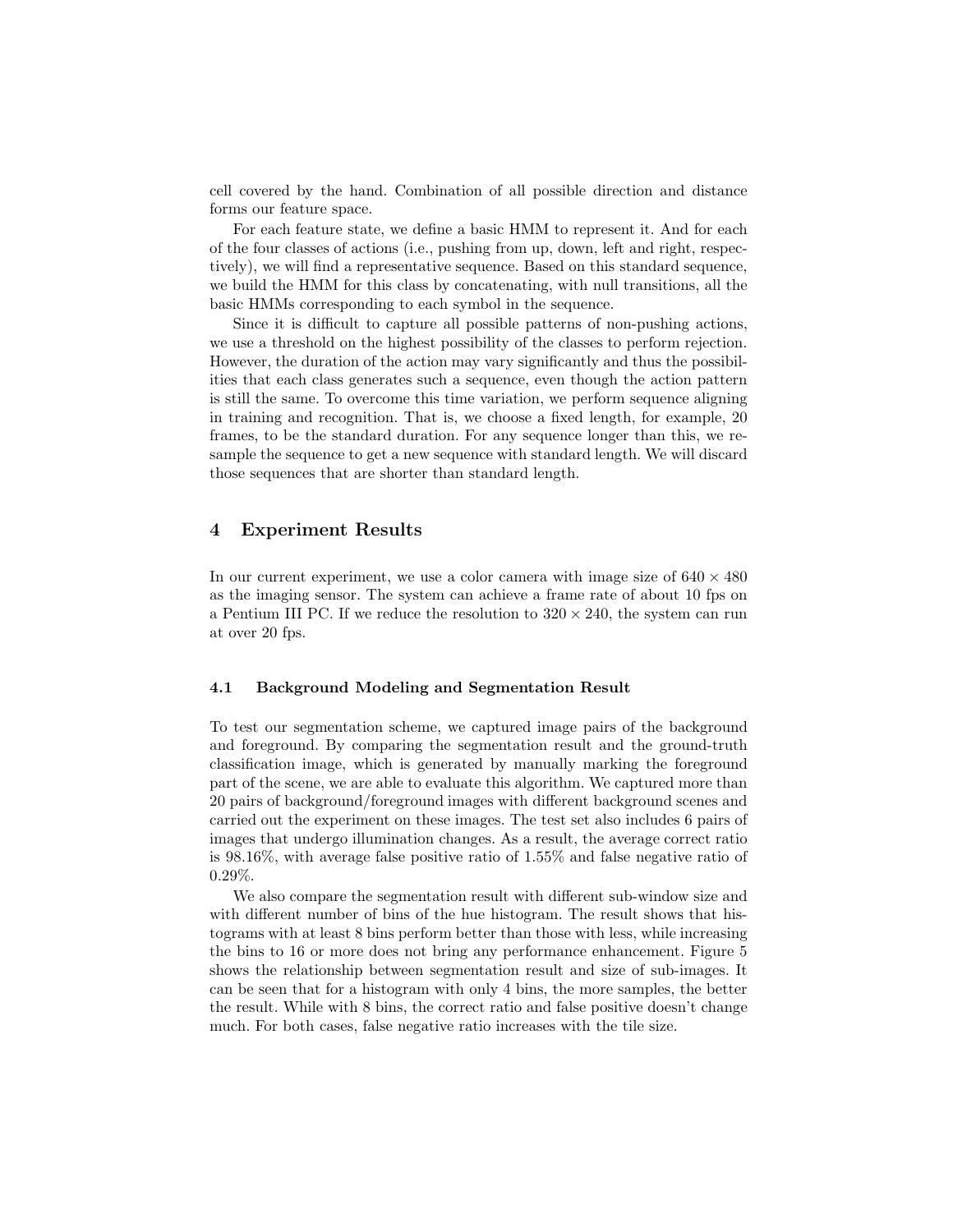

Fig. 5. Segmentation correct ratio/false positive/false negative with different subimage size.

### 4.2 Action Recognition Result

For training and testing of our HMMs, we recorded over 300 action sequences by 6 different people, 76 of them used for training. An offline procedure is carried out to find the best characteristic sequence for each class. After training, the system can achieve a correct ratio of 100% on the training set. We tested the system on a set of 277 well-segmented sequences, including both valid and invalid buttontriggering actions. The length of these sequences varies significantly, ranging from 30 to over 220. Our test set includes some sequences with illumination changes, which are also segmented successfully. The overall correct ratio on this test set is 96.8%. The result demonstrates the robustness and correctness of our system.

The standard length of the category characteristic sequence will influence the system performance and speed. Along with the increase of the size of primary sequence, the time needed to carry out the recognition will also grow linearly. However, since a longer sequence contains more information and thus, has a larger HMM, the total system performance will improve. The following table shows the experimental results with category primary sequences of different sizes.

Table 1. Experiment results with different length of characteristic sequence

|                 |          | L Average fps Accuracy of Training Set Accuracy of Test Set |       |
|-----------------|----------|-------------------------------------------------------------|-------|
|                 | $10.3\,$ | 100.0%                                                      | 86.8% |
| $\overline{20}$ | $10.0\,$ | $100.0\%$                                                   | 94.2% |
| 30              | 9.8      | 100.0%                                                      | 96.8% |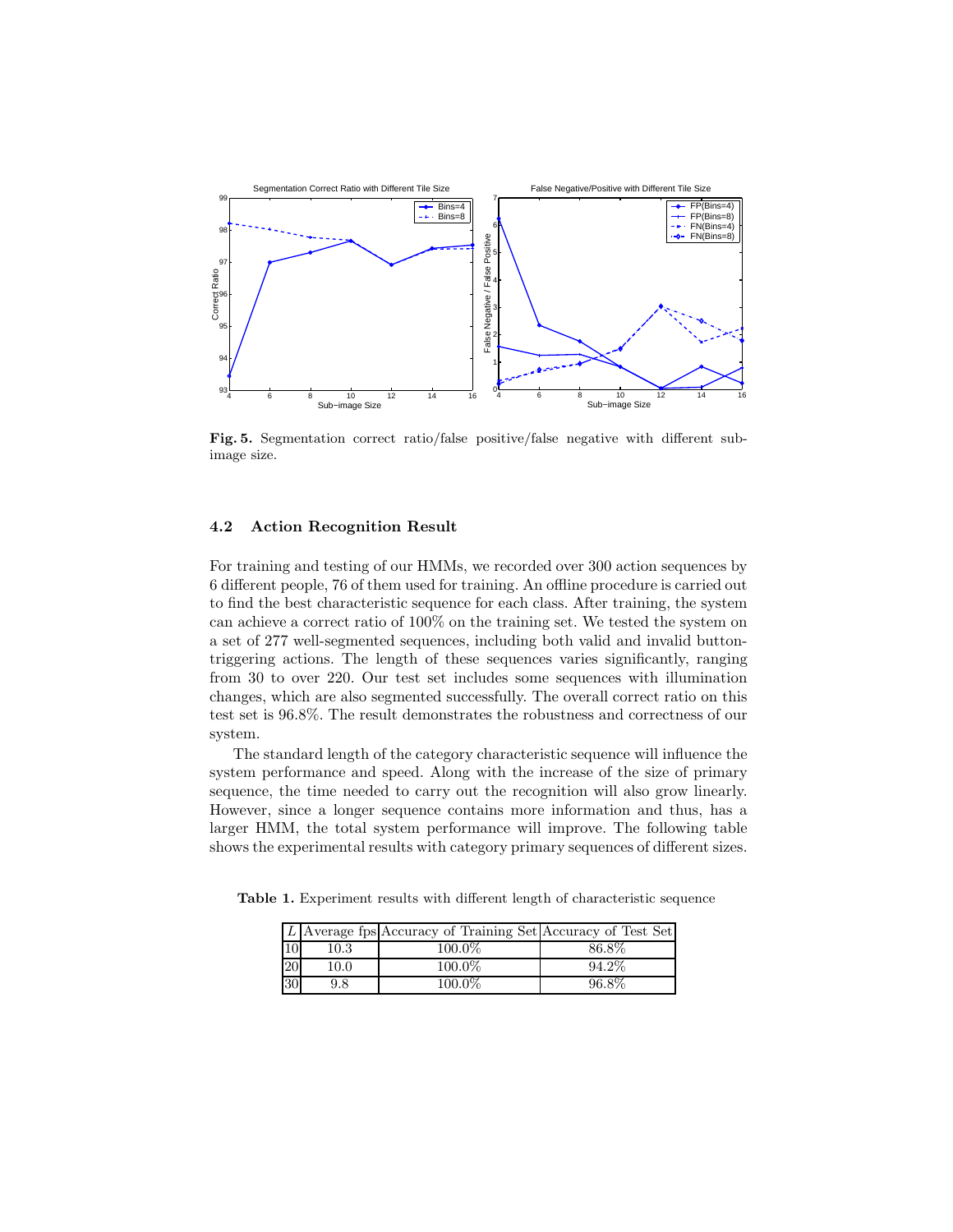### 5 Conclusion

We have introduced the VICs approach to vision-based interaction. VICs stems from our experience using locally activated iconic cues to develop simple visiondriven interfaces. In particular, we have identified two central problems to be solved: developing reliable foreground-background disambiguation, and incorporating dynamics into gestures. We have shown that, given good solutions to the former problem, the latter can be addressed using standard HMM techniques.

Our immediate goal for the VICs project is to create 2.5D surface-anchored interfaces. To this end, we have developed a set of fast surface recovery techniques to place two rectified images in correspondence [6], and we are currently extending the results reported in this paper to a two-camera system. In the latter case, the HMM input will be data from both images, and the goal will be to recognize that the user is pressing a button as if it appears on the underlying surface.

### References

- 1. R. Azuma. A survey of augmented reality. Presence: Teleoperators and Virtual Environments 6, pages 355–385, 1997.
- 2. S. Basu, I. Essa, and A. Pentland. Motion regularization for model-based head tracking. In Proc. Int. Conf. Pattern Recognition, 1996.
- 3. M.J. Black and Y. Yacoob. Tracking and recognizing rigid and non-rigid facial motions using local parametric models of image motion. Int. J. Computer Vision, 25(1):23–48, 1997.
- 4. G. Bradski. Computer vision face tracking for use in a perceptual user interface. Intel Technology Journal, April 1998.
- 5. C. Bregler and J. Malik. Tracking people with twists and exponential maps. In Proc. Computer Vision and Pattern Recognition, pages 8–15, 1998.
- 6. Jason Corso and Gregory D. Hager. Planar surface tracking using direct stereo. Technical report, The Johns Hopkins University, 2002. CIRL Lab Technical Report.
- 7. Y. Cui and J. Weng. View-based hand segmentation and hand-sequence recognition with complex backgrounds. In ICPR96, page C8A.4, 1996.
- 8. D. Gavrila and L. Davis. Towards 3-d model-based tracking and recognition of human movement: A multi-view approach. In Proc. Int. Conf. Automatic Face and Gesture Recognition, 1995.
- 9. Theo Gevers. Color based object recognition. Pattern Recognition, 32(3):453–464, 1999.
- 10. L. Goncalves, E. Di Bernardo, E. Ursella, and P. Perona. Monocular tracking of the human arm in 3-d. In Proc. Int. Conf. Computer Vision, pages 764–770, 1995.
- 11. G. Hager and K. Toyama. Incremental focus of attention for robust visual tracking. International Journal of Computer Vision, 35(1):45–63, November 1999.
- 12. Thanarat Horprasert, David Harwood, and Larry S. Davis. A robust background substraction and shadow detection. In Proc. ACCV'2000, Taipei, Taiwan, January 2000.
- 13. K. Ishii J. Yamota, J. Ohya. Recognizing human actions in time-sequential images using hidden markov model. In IEEE Proc. CVPR 1992, Champaign, IL, pages 379–385, 1992.